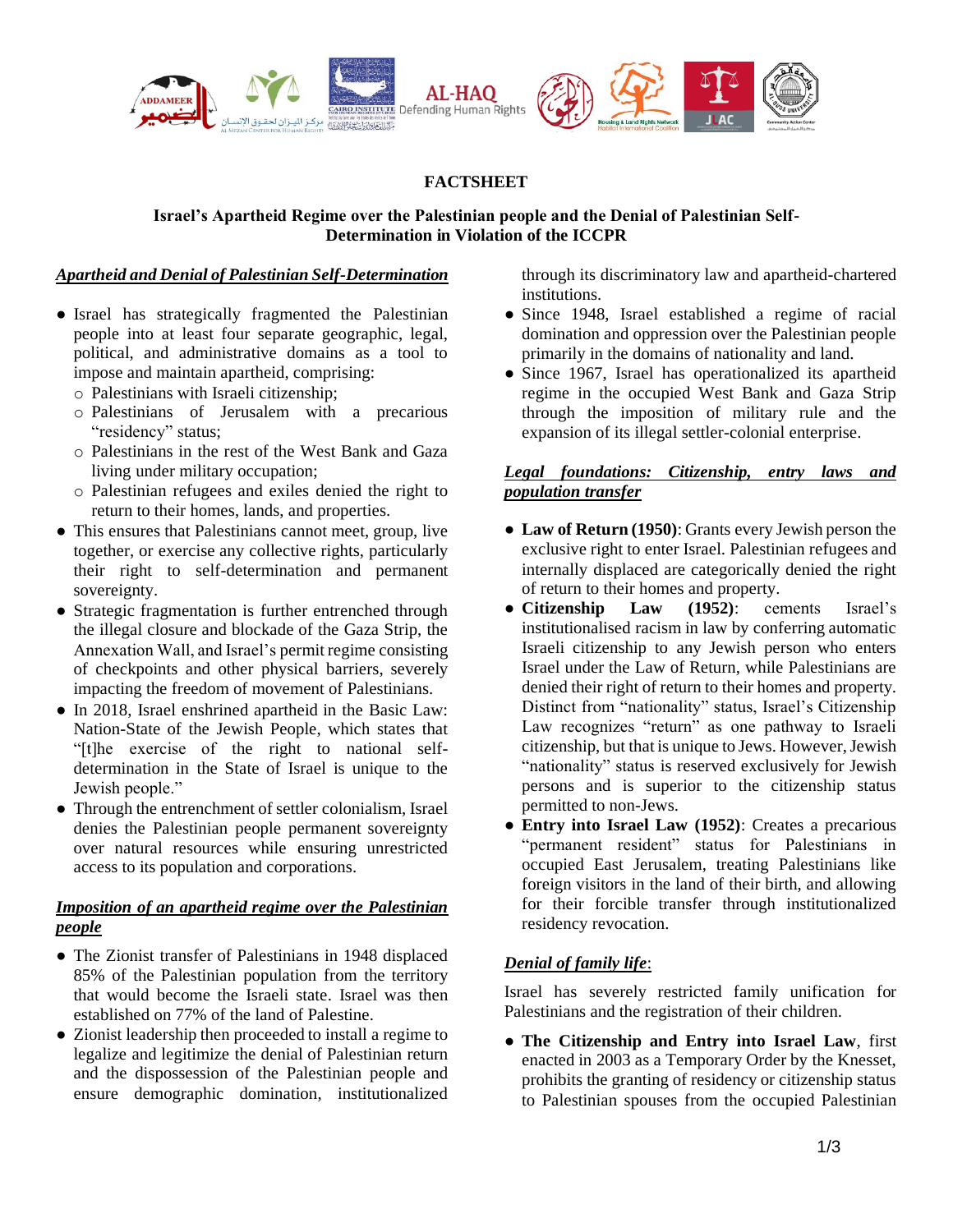

territory (oPt) who are married to Palestinians with Israeli citizenship or residency, denying them of their rights to family life, choice of spouse, freedom of movement and for children their right to "be registered immediately after birth".

• While the order was not renewed in 2021, a harsher bill to renew the legislation aims to further restrict family unification and child registration.

# *Land and dispossession*

**Israel's Absentee Property Law (1950)**: Allows for the confiscation of Palestinian refugee land and property.

- **Planning and Building Law (1965)**: Ensures the expansion of Jewish Israeli localities, while severely constricting Palestinian planning, construction and development.
- Israel's repressive environment is designed to drive Palestinian transfer through policies of house demolition, forced evictions and expropriation of land and property on both sides of the Green Line, (latest examples include Sheikh Jarrah and the Naqab).

# *Israel's Zionist Parastatal Institutions*

- Basic Laws: World Zionist Organization/Jewish Agency (Status) Law (1952) and Keren Kayemet Le-Israel [Jewish National Fund] Law (1953), with the Covenant with Zionist Executive (1954, 1971) authorize the World Zionist Organization (WZO)/Jewish Agency (JA), and the Jewish National Fund (JNF) to function in Israel as quasi-governmental entities, but as 'NGOs' extraterritorially.
- The WZO/JA and JNF are chartered to discriminate materially against non-Jewish persons and prevent the indigenous Palestinian people from accessing or exercising control over their means of subsistence, including their natural wealth and resources, by exploiting and diverting Palestinian natural resources for the benefit of Israeli-Jewish settlers.
- Most recently, Israel allocated the lands of the al-Atrash Bedouin tribe in the Naqab to the **JNF**, despite registered ownership and use for agriculture by Bedouin residents with the aim to displace and dispossess Palestinian Bedouins and expand Jewish settlements.
- In parallel, Jewish settler organizations have filed eviction lawsuits against Palestinian residents of Sheikh Jarrah and Silwan pursuant to the Legal and

Administrative Matters Law (1970) which exclusively allows Jews to pursue claims to land and property allegedly owned by Jews in East Jerusalem before the establishment of the Israeli state. In 2008 and 2009, a settler organization evicted 3 Palestinian families consisting of 11 households of around 67 people.

# *Maintaining the Apartheid Regime*

- **Systematic impunity within the Israeli judicial system**: Israel's legislation and military orders render the Israeli judiciary, including the Supreme Court, enablers of the system, which confer legitimacy on the regime's legal foundations, facilitate the continued perpetuation of these policies and practices, and is designed to produce impunity and prevent Palestinians from effectively challenging the many facets of the apartheid regime.
- Through a wide range of repressive policies, including the widespread and systematic use of mass arbitrary detention, excessive use of force, torture, and collective punishment, Israel aims to intimidate, oppress, and subjugate Palestinians.
- Israel has consistently resorted to widespread **arbitrary detention** of Palestinians to create a repressive environment designed to silence and intimidate Palestinians and to undermine any challenge to Israel's apartheid regime. Some 10,000 Palestinian women have been imprisoned by the Israeli occupying forces since 1967, and an estimated 13,000 Palestinian children have been arrested since 2000. As of January 2022, Israel continues to detain some 4,600 Palestinian political prisoners and detainees. Today, 500 Palestinian administrative detainees, including children, continue to be detained indefinitely in Israeli prisons without charge or trial.
- Sanctioned by the Israeli High Court of Justice, **torture**  has been used since the beginning of Israel's occupation, including against detained Palestinian children, over time becoming standard operating procedure.
- Israel's apartheid regime endangers Palestinian lives through **excessive, disproportionate and indiscriminate force** against civilians and civilian infrastructure, while denying the Palestinian population access to medical care.
- Widespread **collective punishment** has been a staple of Israel's occupation, ranging from the illegal closure of Gaza to freedom of movement and access